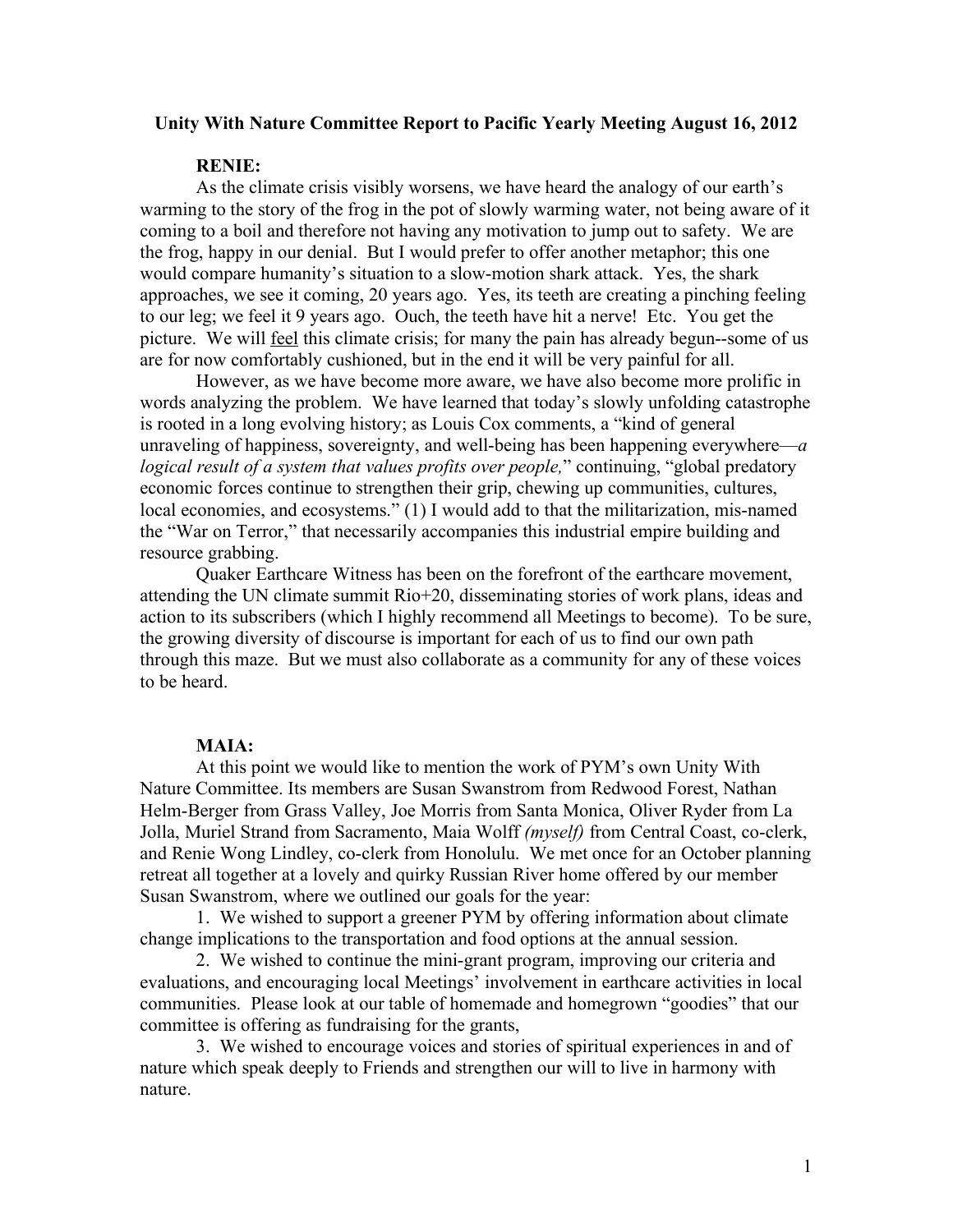4. We wished to deepen the discussion about Friends' apprehension about our country's dependence on nuclear power and other fossil fuels. There is need to continue an exchange of ideas on how to handle temporary bridges of energy use and how to build sustainable futures.

The Unity With Nature Committee came together in monthly tele-conferencing with heartfelt concern for these issues but also, as is so common among Friends, with our own sometimes overwhelming responsibilities. So, even though we achieved some degree of success in moving our goals forward, we remain hungry for time and for enlarging our community to do this necessary work.

1. Member Muriel Strand updated our Unity With Nature list of liaison contacts with monthly meetings, and sent a letter to each contact or clerk expressing interest in developing meeting or online discussions on earthcare topics. We thought to expand the conversation from a concern about nuclear energy to include the question of our ideal and sustainable future. Pursuant to the minute on nuclear power that was offered at last year's annual session, the Grass Valley Friends Meeting had a threshing session on nuclear energy. The participants concluded that the problem is that there is no safe way to dispose of nuclear waste. This was fundamental to their opposition to energy from nuclear reactors. They also agreed that the nuclear power industry must be honest about safety. Other alternative energies should be explored and funded first. Most importantly- -everyone, our whole country, needs to take the idea of simplicity to heart.

2. As part of our continuing focus on furthering dialog, we sent members Joe Morris, Maia Wolff and QEW clerk Shelley Tanenbaum to the annual QEW session and offered three interest groups here at the annual session. "Food for Thought, Food for Body, Food for Spirit, Food for Earth" was presented by Maia Wolff on Tuesday, "What is Our Ideal and Sustainable Future" presented by Muriel Strand on Wednesday, and "Unity with Nature and Quaker Mysticism" will be offered by Eric Sabelman tonight.

3. We were able to contribute small amounts of funds to Central Coast, Grass Valley, Redding, and Casa de los Amigos for their earthcare projects. Casa de los Amigos is using the money toward the purchase of a "flash boiler" (a hot water heater that heats on demand) for the women's dormitory. Grass Valley has already produced its graphic educational exhibit, "What will happen in California when Earth's Temperature Rises 2 Degrees Celsius?" which is available for viewing here at PYM. Redding Friends Meeting is using their mini-grant to purchase seeds for planting in their Sequoia School Community Garden Project, with which they have been actively involved for a number of years. Central Coast Friends Meeting is looking forward to working with One Cool Earth, connecting with the Unitarian community, and with Friends and students, in rebuilding a shed and planting at Tenbrook Community Garden.

4. Thank you to Carl Magruder for coordinating the bicycle riders coming to Walker Creek. And we continued our interest in what food is offered to participants here at the PYM annual session. We are fortunate to have choices, and grateful for the good healthy food offered here.